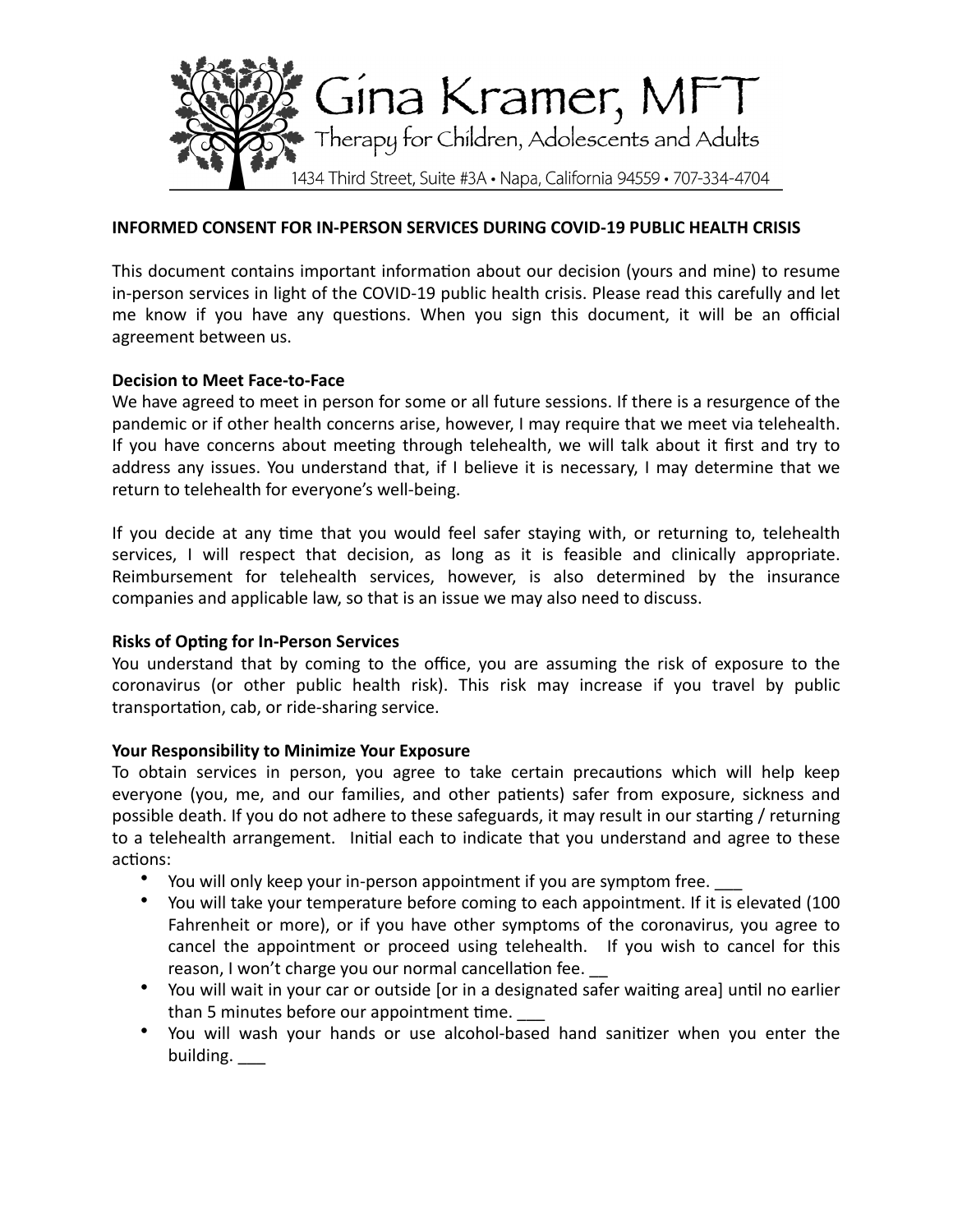

- You will adhere to the safe distancing precautions we have set up in the waiting room and therapy room. For example, you won't move chairs or sit where we have signs asking you not to sit.
- You will wear a mask in all areas of the building until you enter my office.
- You will keep a distance of 6 feet and there will be no physical contact (e.g. no shaking hands) with me.
- You will try not to touch your face or eyes with your hands. If you do, you will immediately wash or sanitize your hands.
- If you are bringing your child, you will make sure that your child follows all of these sanitation and distancing protocols.
- You will take steps between appointments to minimize your exposure to COVID.
- If you have a job that exposes you to other people who are infected, you will immediately let me know.
- If a resident of your home tests positive for the infection, you will immediately let me know and we will then begin/resume treatment via telehealth.

I may change the above precautions if additional local, state or federal orders or guidelines are published. If that happens, we will talk about any necessary changes.

### **My Commitment to Minimize Exposure**

My practice has taken steps to reduce the risk of spreading the coronavirus within the office and we have posted our efforts on our website and in the office. Please let me know if you have questions about these efforts.

### **If You or I Are Sick**

You understand that I am committed to keeping you, me, and all of our families safe from the spread of this virus. If you show up for an appointment and I believe that you have a fever or other symptoms, or believe you have been exposed, I will have to ask you to leave the office immediately. We can follow up with services by telehealth as appropriate.

If I test positive for the coronavirus, I will notify you so that you can take appropriate precautions. 

# **Your Confidentiality in the Case of Infection**

If you have tested positive for the coronavirus, I may be required to notify local health authorities that you have been in the office. If I have to report this, I will only provide the minimum information necessary for their data collection and will not go into any details about the reason(s) for our visits. By signing this form, you are agreeing that I may do so without an additional signed release.